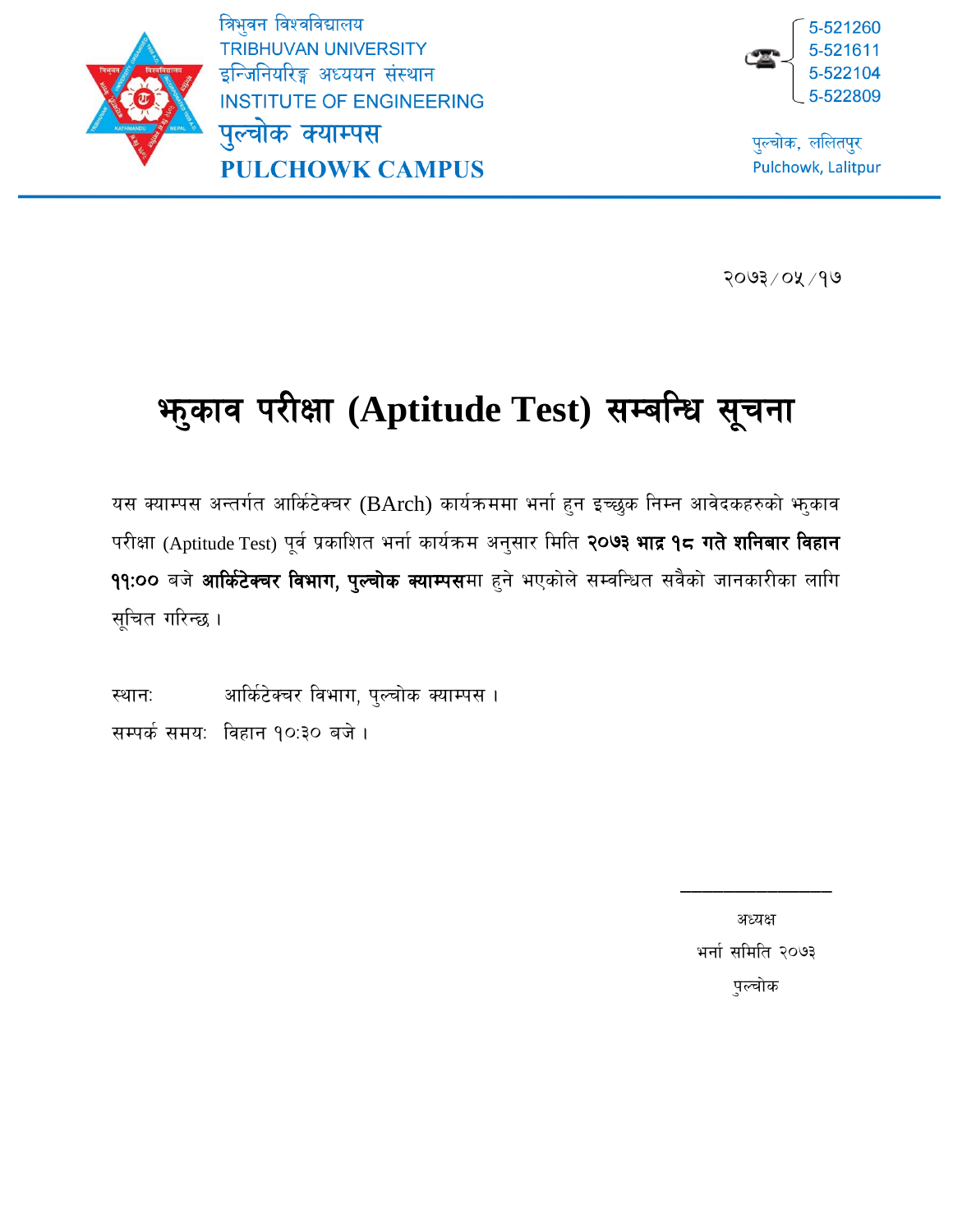| SN             | <b>Roll No</b> | Name                       | Remarks |
|----------------|----------------|----------------------------|---------|
| $\mathbf{1}$   | 14             | SIMRAN SHRESTHA            |         |
| $\overline{2}$ | 27             | PRATIMA SHAHI              |         |
| 3              | 70             | SHREYA SHARMA              |         |
| 4              | 78             | POOJA SINGH                |         |
| 5              | 146            | <b>ASHESH KUMAR POUDEL</b> |         |
| 6              | 203            | <b>ABIK GURUNG</b>         |         |
| 7              | 223            | DIKSHYA GAUTAM             |         |
| 8              | 273            | <b>MILAN THAPA</b>         |         |
| 9              | 303            | <b>GRISHMA REGMI</b>       |         |
| 10             | 338            | <b>AATIZ GHIMIRE</b>       |         |
| 11             | 389            | REMISHA MAHARJAN           |         |
| 12             | 413            | SIDDHARTHA NEPALI          |         |
| 13             | 500            | PRASHANSA BHATTA           |         |
| 14             | 505            | <b>ANISH KUMAR DAS</b>     |         |
| 15             | 535            | <b>KUNJAN KUNWAR</b>       |         |
| 16             | 552            | <b>AMIT POKHREL</b>        |         |
| 17             | 585            | <b>BIPIN BOHARA</b>        |         |
| 18             | 591            | RIYA REGMI                 |         |
| 19             | 639            | CHANESWORI SUKUPAYO        |         |
| 20             | 669            | PRAKASH MAN BASNET         |         |
| 21             | 726            | SUSMITA ROY                |         |
| 22             | 749            | PRADIP PANDEY              |         |
| 23             | 774            | <b>BABIN BASNET</b>        |         |
| 24             | 835            | SUDHA KATTEL               |         |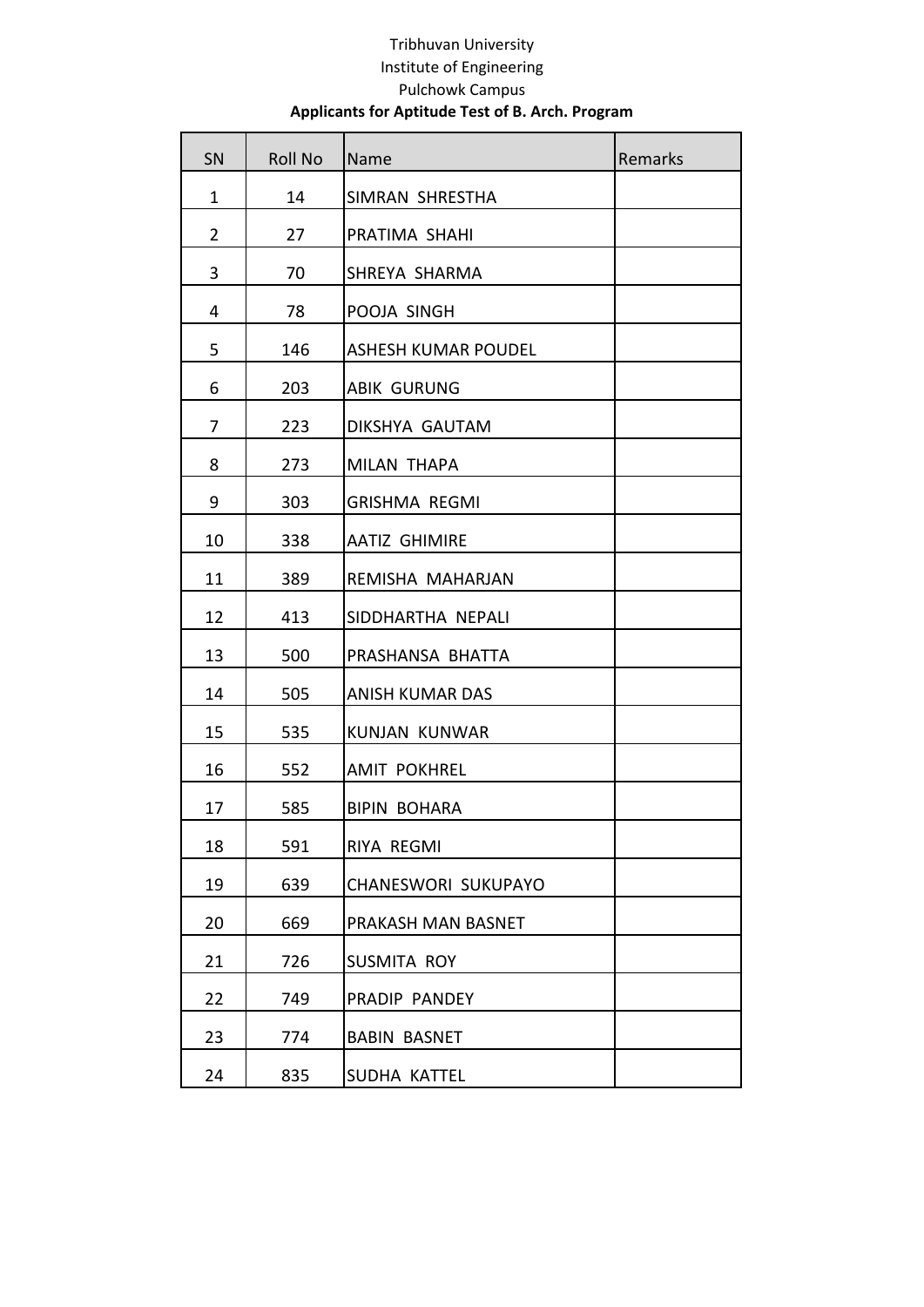| SN | <b>Roll No</b> | Name                       | Remarks |
|----|----------------|----------------------------|---------|
| 25 | 843            | <b>KAUSHAL KRISHNA DAS</b> |         |
| 26 | 1030           | AAESHMA PARAJULI           |         |
| 27 | 1046           | <b>BABURAM CHAUDHARY</b>   |         |
| 28 | 1054           | <b>BIBEK GHIMIRE</b>       |         |
| 29 | 1143           | PRABHA SHRESTHA            |         |
| 30 | 1188           | PUJA RAJTHALA              |         |
| 31 | 1212           | ANJELIKA SAH               |         |
| 32 | 1226           | SHREESTI SHRESTHA          |         |
| 33 | 1284           | <b>ASHRU SIGDEL</b>        |         |
| 34 | 1289           | SMRITI KARKI               |         |
| 35 | 1292           | AASTHA ADHIKARI            |         |
| 36 | 1327           | <b>GOKUL ADHIKARI</b>      |         |
| 37 | 1343           | SHIRISHA KAYASTHA          |         |
| 38 | 1367           | PRASHANT R.D               |         |
| 39 | 1414           | <b>GARIMA BASNET</b>       |         |
| 40 | 1415           | <b>NABIN BHUJU</b>         |         |
| 41 | 1448           | ADARSHA MAHARJAN           |         |
| 42 | 1477           | <b>ANISH CHHETRI</b>       |         |
| 43 | 1486           | NIROJ BHANDARI             |         |
| 44 | 1490           | AJAY MAGAR                 |         |
| 45 | 1530           | ANSHU GUPTA                |         |
| 46 | 1554           | <b>NUTAN SHAH</b>          |         |
| 47 | 1575           | NIMTE SHERPA               |         |
| 48 | 1577           | PRABHAT JOSHI              |         |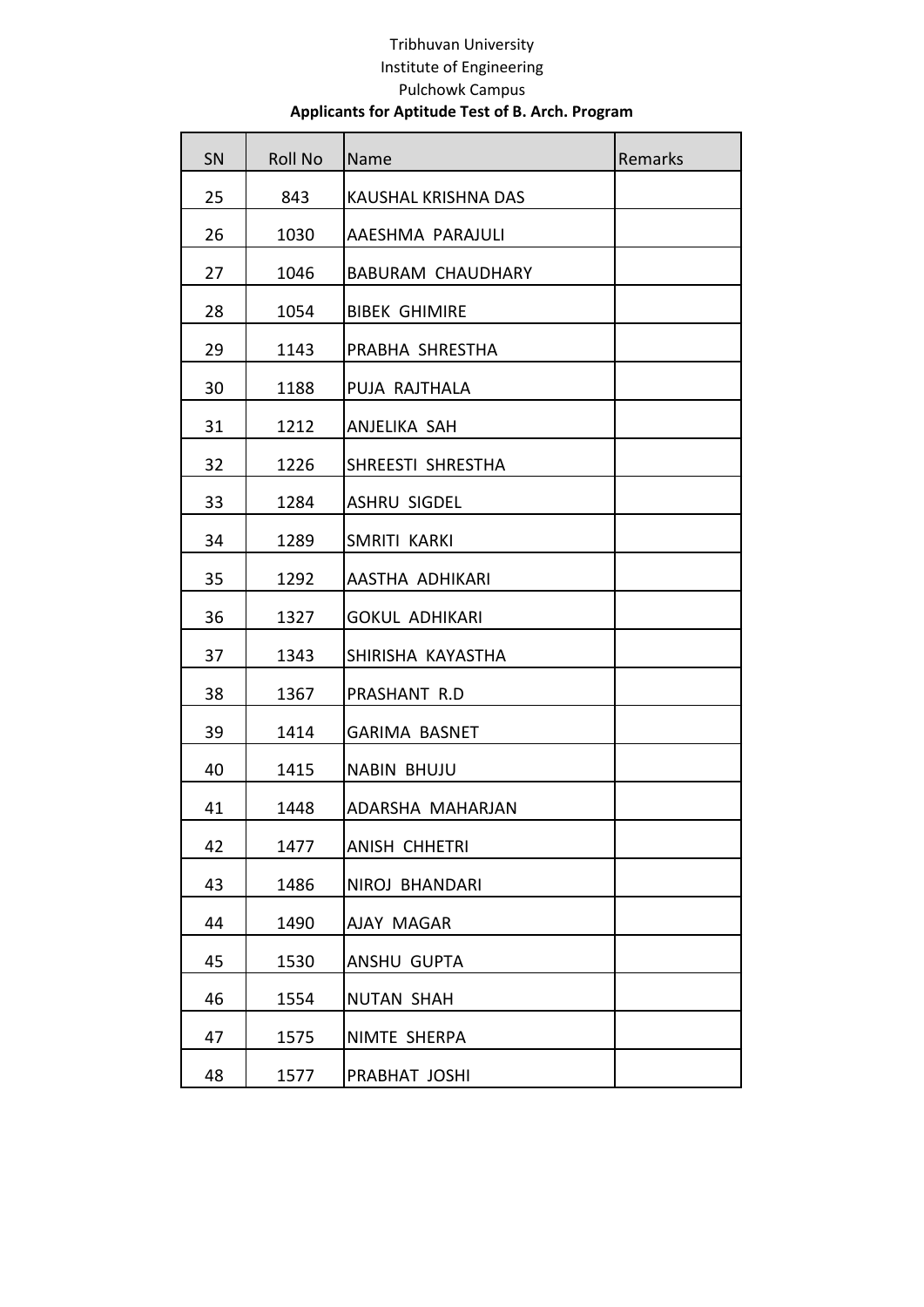| SN | <b>Roll No</b> | Name                            | Remarks |
|----|----------------|---------------------------------|---------|
| 49 | 1603           | <b>SUJITA GHIMIRE</b>           |         |
| 50 | 1604           | SISAM ARYAL                     |         |
| 51 | 1614           | PRAKASH KHADKA                  |         |
| 52 | 1672           | ALISHA BUDHATHOKI               |         |
| 53 | 1678           | CHIRAG BYANJANKAR               |         |
| 54 | 1695           | <b>ANISH KUMAR KUSHAWAH</b>     |         |
| 55 | 1716           | RAKESH KUMAR GIRI               |         |
| 56 | 1778           | SHISHIR THAPA                   |         |
| 57 | 1854           | <b>RESHMA KUNWAR</b>            |         |
| 58 | 1868           | BISHAL HUMAGAIN                 |         |
| 59 | 1878           | ANUSHA DIWAKAR                  |         |
| 60 | 1881           | <b>SUNIL TAMANG</b>             |         |
| 61 | 1903           | PRADEEP BC                      |         |
| 62 | 1952           | <b>SUMAN LAMA</b>               |         |
| 63 | 2007           | SAROJ SINGH                     |         |
| 64 | 2016           | HARI KRISHNA BALA               |         |
| 65 | 2019           | SHANKAR DHITAL                  |         |
| 66 | 2122           | LUMANTI MANANDHAR               |         |
| 67 | 2124           | PRATIKSHYA SHRESTHA             |         |
| 68 | 2190           | KUSHAL SHARMA WAGLE             |         |
| 69 | 2196           | <b>BRIKHESH KUMAR RAUT</b>      |         |
| 70 | 2221           | <b>NABIN</b><br><b>POKHAREL</b> |         |
| 71 | 2314           | <b>BHAWANA DAHAL</b>            |         |
| 72 | 2360           | ALISHA PRADHAN                  |         |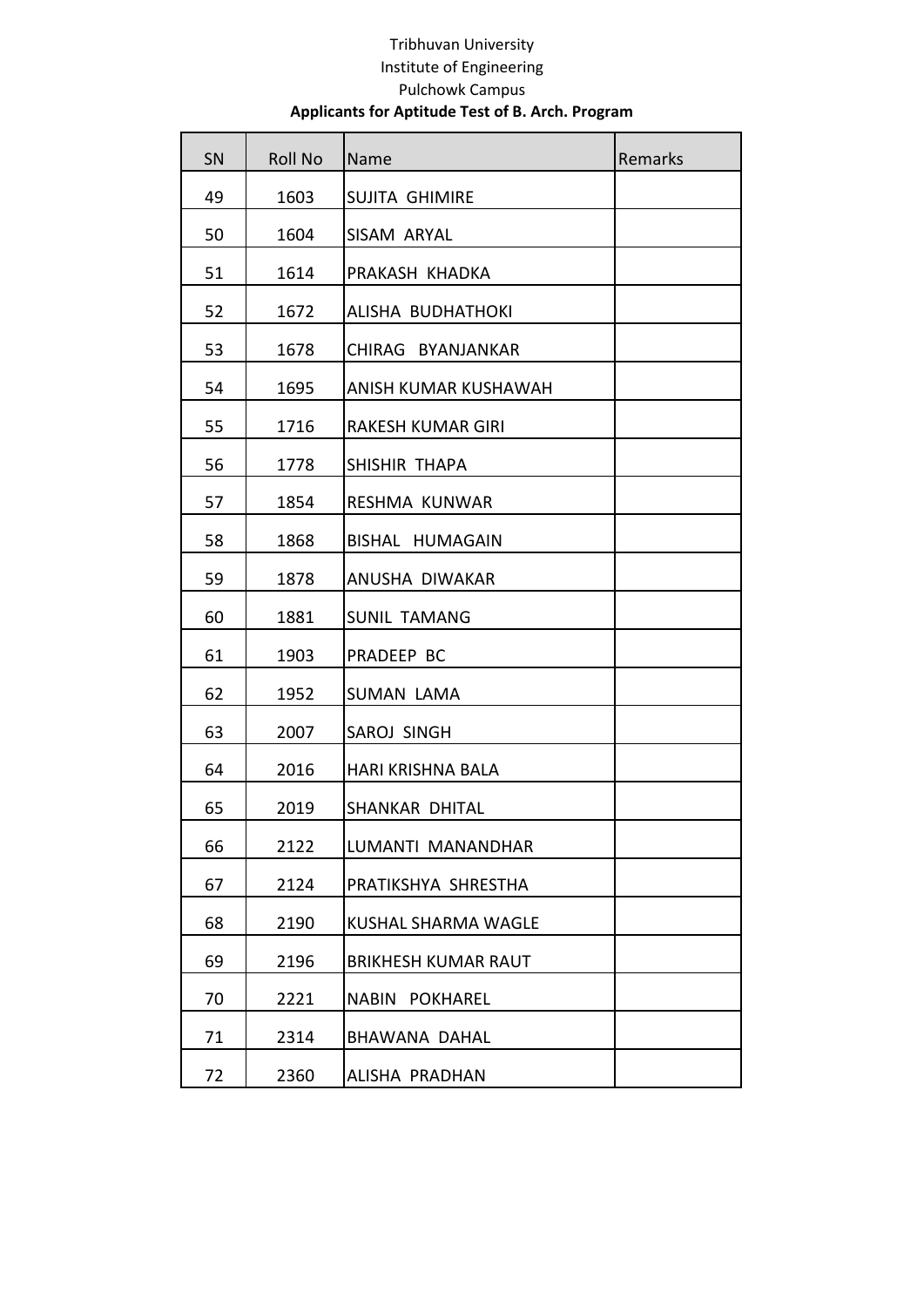| SN | <b>Roll No</b> | Name                        | Remarks |
|----|----------------|-----------------------------|---------|
| 73 | 2390           | RAJAN KANDEL                |         |
| 74 | 2417           | <b>BAIVAB JUNG BHANDARI</b> |         |
| 75 | 2432           | SUBARNA SHAKYA              |         |
| 76 | 2435           | <b>NEHA RAI DANUWAR</b>     |         |
| 77 | 2446           | KISHOR CHAUDHARY            |         |
| 78 | 2542           | SASHI SHANKAR JHA           |         |
| 79 | 2554           | RAJAN DHAKAL                |         |
| 80 | 2559           | NIRMALA THAPA               |         |
| 81 | 2560           | <b>KARUN BAMANU</b>         |         |
| 82 | 2584           | <b>MOTI LAL KHANAL</b>      |         |
| 83 | 2650           | <b>ANUJA NEUPANE</b>        |         |
| 84 | 2665           | SANJITA BASNET              |         |
| 85 | 2725           | SIDDHARTHA KHADKA           |         |
| 86 | 2759           | SANJU KAINI                 |         |
| 87 | 2760           | <b>APIL POUDEL</b>          |         |
| 88 | 2790           | SARALA DHAKAL               |         |
| 89 | 2801           | <b>BINITA ACHARYA</b>       |         |
| 90 | 2843           | ROHAN DANGOL                |         |
| 91 | 2900           | <b>SUJAN SILWAL</b>         |         |
| 92 | 2910           | PRATIMA BARAMLE             |         |
| 93 | 2913           | SHREYA SHRESTHA             |         |
| 94 | 3071           | <b>SABIN KARKI</b>          |         |
| 95 | 3104           | <b>MALIKA AWAL</b>          |         |
| 96 | 3136           | SULAV SHRESTHA              |         |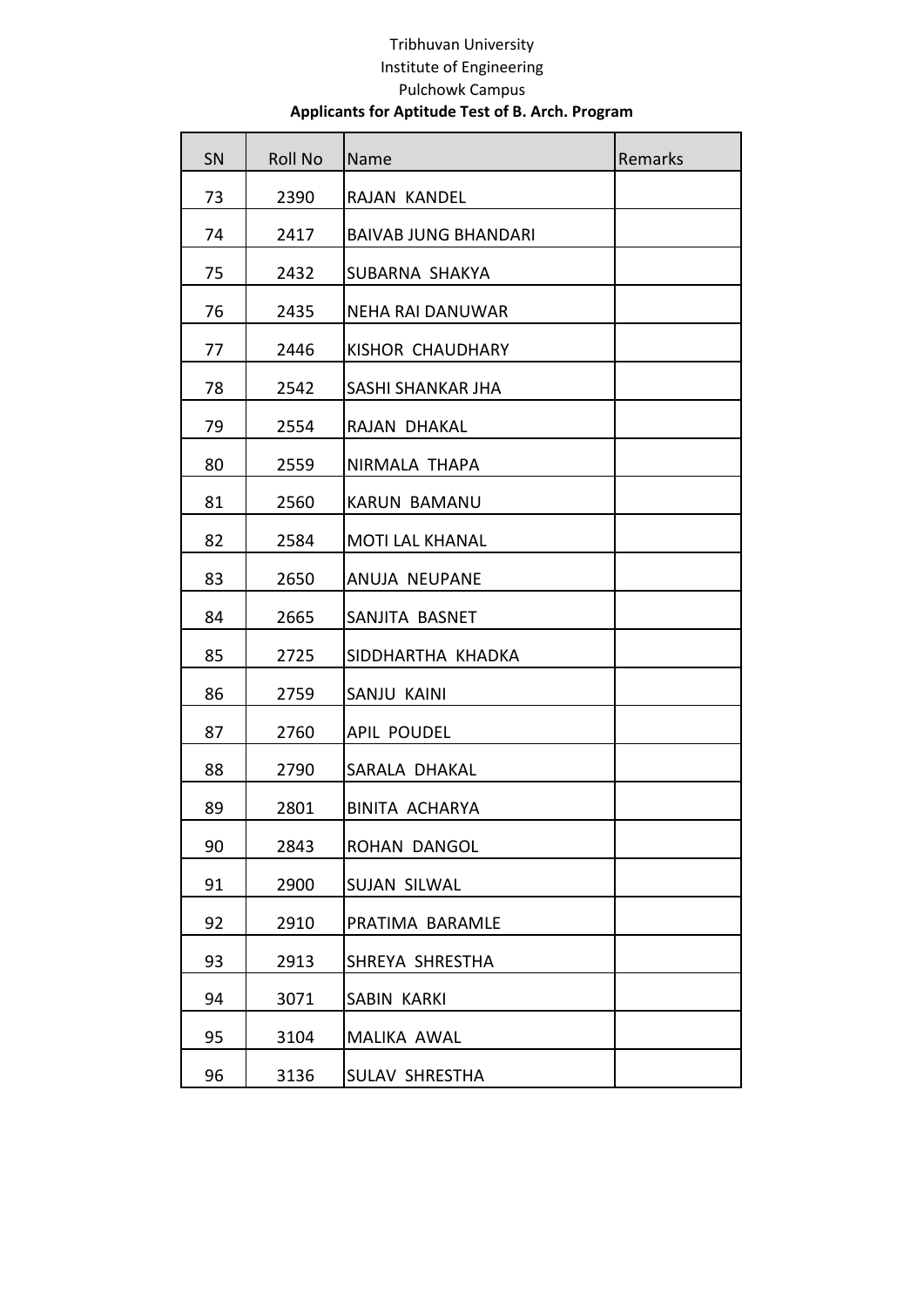| SN  | <b>Roll No</b> | Name                          | Remarks |
|-----|----------------|-------------------------------|---------|
| 97  | 3139           | KHEMNATH PAUDEL               |         |
| 98  | 3177           | <b>ANUPAM STHAPIT</b>         |         |
| 99  | 3179           | <b>SUSMITA PARAJULI</b>       |         |
| 100 | 3201           | ARYAN BHUSAL                  |         |
| 101 | 3227           | JHABINDRA ARYAL               |         |
| 102 | 3236           | ANUGYA PRADHAN                |         |
| 103 | 3258           | SHRISTI BHANDARI              |         |
| 104 | 3346           | PRIYA KARN                    |         |
| 105 | 3369           | ANUSHA SHAKYA                 |         |
| 106 | 3377           | NISHA NEPAL                   |         |
| 107 | 3449           | <b>NEHA JAISWAL</b>           |         |
| 108 | 3476           | RUKSHANA KHADKA               |         |
| 109 | 3504           | <b>JITENDRA KUMAR SAH</b>     |         |
| 110 | 3622           | PRIYANKA VERMA                |         |
| 111 | 3650           | <b>ANUSHA GYAWALI</b>         |         |
| 112 | 3686           | <b>ANURAG CHAUDHARY THARU</b> |         |
| 113 | 3696           | <b>MADHAV KANDEL</b>          |         |
| 114 | 3744           | MAHIMA MAHARJAN               |         |
| 115 | 3751           | SAMBRIDHI SHARMA LOHANI       |         |
| 116 | 3768           | SAMAN BHATTARAI               |         |
| 117 | 3826           | NISTHA MANANDHAR              |         |
| 118 | 3849           | <b>OJASWI KAFLE</b>           |         |
| 119 | 3882           | RABI SHILPAKAR                |         |
| 120 | 3887           | <b>ARUNA POKHAREL</b>         |         |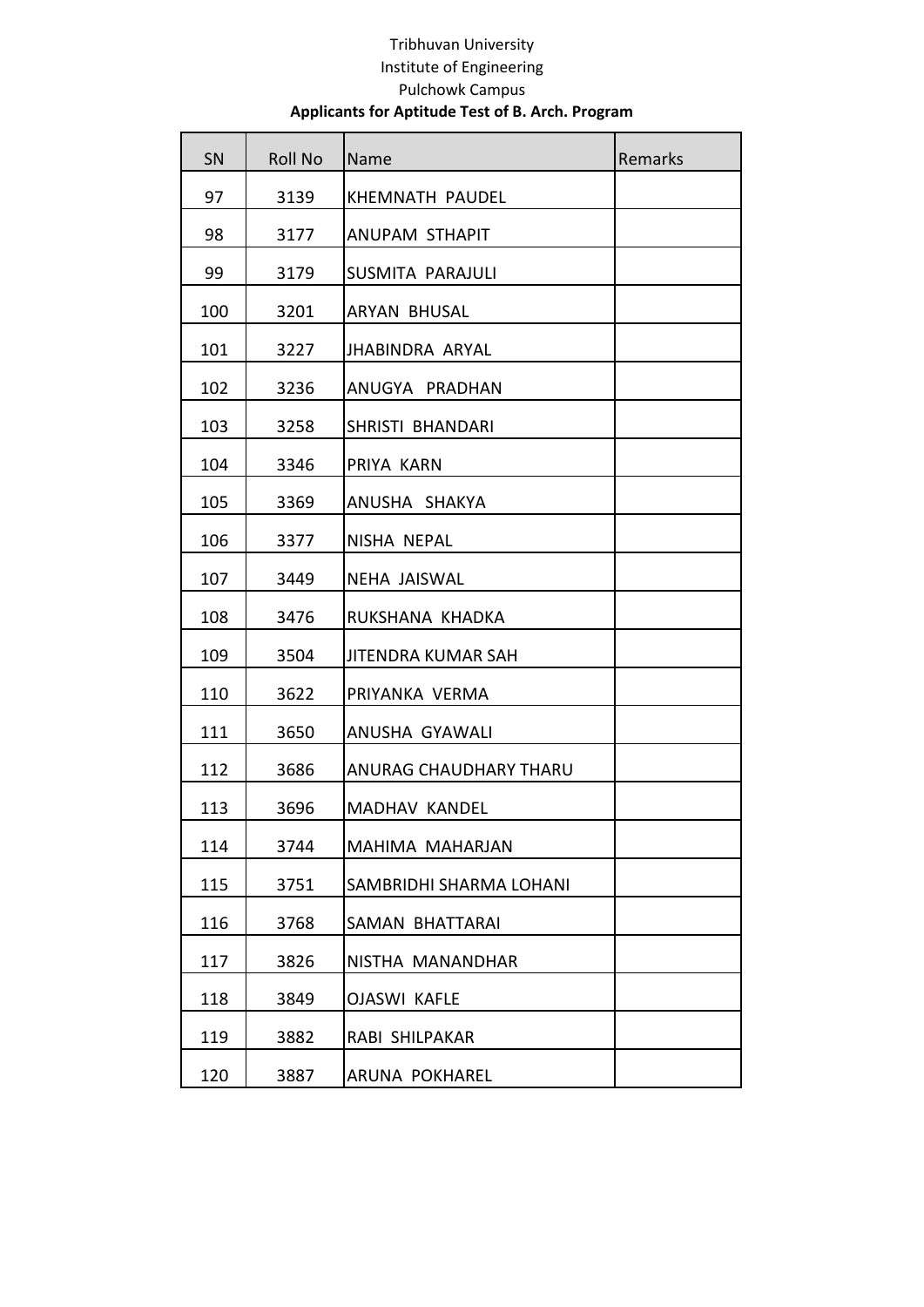| <b>SN</b> | <b>Roll No</b> | Name                     | Remarks |
|-----------|----------------|--------------------------|---------|
| 121       | 3920           | NIKITA SHRESTHA          |         |
| 122       | 3981           | SRIJANA PYAKUREL         |         |
| 123       | 4001           | SMRITI NEUPANE           |         |
| 124       | 4013           | PRABIN SHRESTHA          |         |
| 125       | 4077           | RABINA PANTA             |         |
| 126       | 4121           | NISTHA GIRI              |         |
| 127       | 4153           | SUMALY BAJRACHARYA       |         |
| 128       | 4166           | AASHUTOSH POUDEL         |         |
| 129       | 4206           | <b>BHASHKAR GAUTAM</b>   |         |
| 130       | 4211           | RUPA ARYAL               |         |
| 131       | 4264           | <b>NIKESH PATHAK</b>     |         |
| 132       | 4348           | <b>BIKESH SHAKYA</b>     |         |
| 133       | 4387           | SHRISTI SINGH DONGOL     |         |
| 134       | 4424           | <b>AASHUTOSH JHA</b>     |         |
| 135       | 4543           | SANGITA NEUPANE          |         |
| 136       | 4550           | ANUKA SHRESTHA           |         |
| 137       | 4560           | RANJIT KUMAR CHAUDHARY   |         |
| 138       | 4570           | AARZOO PANDEY            |         |
| 139       | 4596           | SAMEEP YOGI              |         |
| 140       | 4605           | NIYOG UPRETY             |         |
| 141       | 4630           | <b>SHIV RAJ DANGI</b>    |         |
| 142       | 4650           | PRAJEEB RAJ KANDEL       |         |
| 143       | 4781           | PUSPA SUBEDI             |         |
| 144       | 4784           | SHIRAJAN RAJ BAJRACHARYA |         |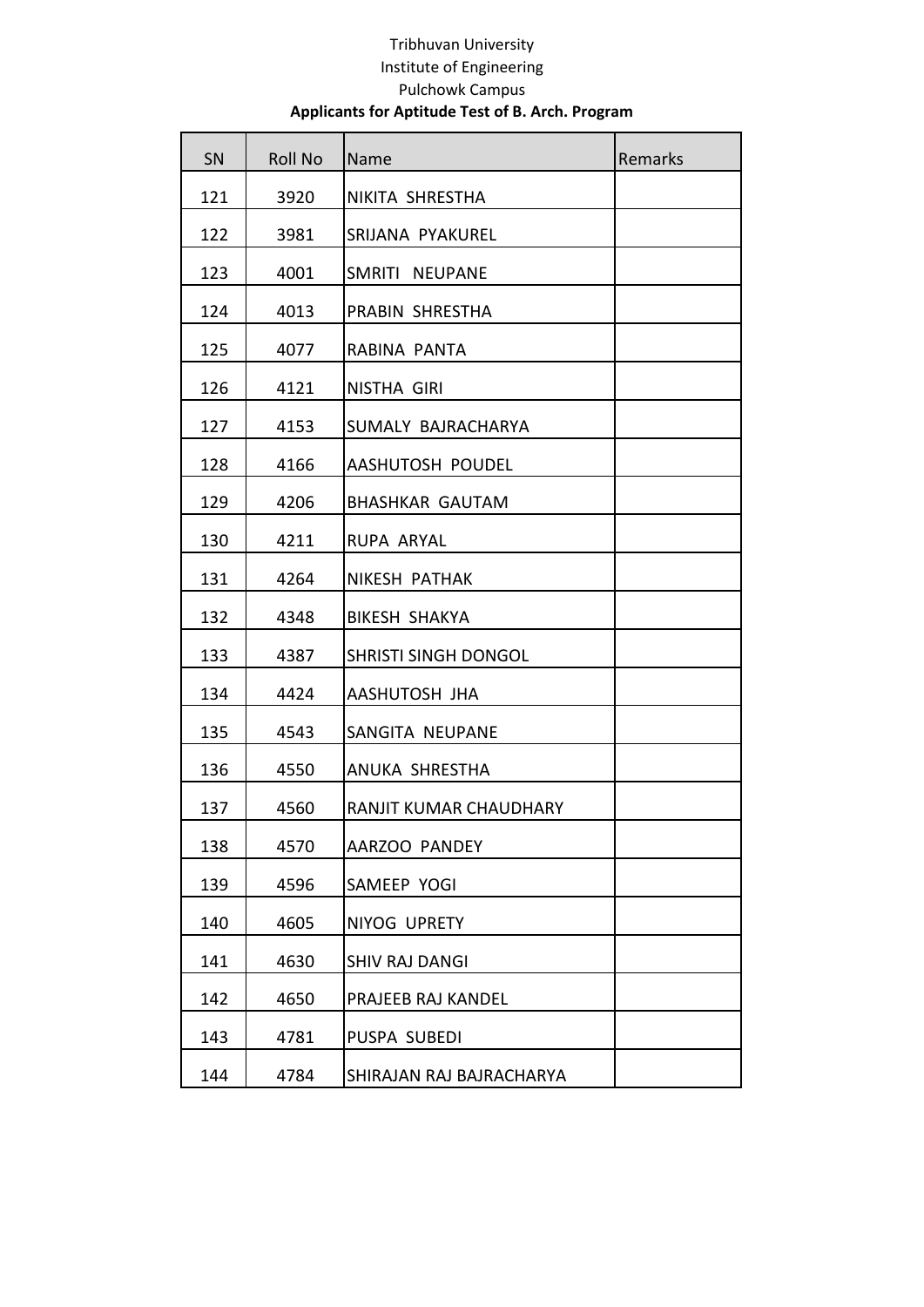| SN  | <b>Roll No</b> | Name                      | Remarks |
|-----|----------------|---------------------------|---------|
| 145 | 4830           | SUSHMITA DEVKOTA          |         |
| 146 | 4859           | CINDRELLA SHAKYA          |         |
| 147 | 4888           | ASMITA GAUTAM             |         |
| 148 | 4955           | JEN<br><b>MAHARJAN</b>    |         |
| 149 | 5098           | <b>GAURAB KHATIWADA</b>   |         |
| 150 | 5104           | <b>SLESHA PANT</b>        |         |
| 151 | 5197           | STOJ SHAKYA               |         |
| 152 | 5283           | SAMBUDDHA BAJRACHARYA     |         |
| 153 | 5290           | KAMAL KOIRALA             |         |
| 154 | 5297           | ANGILA THAPA              |         |
| 155 | 5352           | <b>SUBIN TANDUKAR</b>     |         |
| 156 | 5469           | PRASANNATA ACHARYA        |         |
| 157 | 5478           | <b>GAURAV N BARTAULA</b>  |         |
| 158 | 5483           | PRAKRITI THAPA            |         |
| 159 | 5487           | SUNITA LIGAL              |         |
| 160 | 5543           | LISAMA TAMRAKAR           |         |
| 161 | 5585           | AASHI JAISAWAL            |         |
| 162 | 5586           | SAMRIDHI SHRESTHA         |         |
| 163 | 5620           | <b>RIHEN SINGH KHATRI</b> |         |
| 164 | 5644           | ASMITA BHUSAL             |         |
| 165 | 5649           | <b>PUJA KHATRI</b>        |         |
| 166 | 5668           | ROJITA AWALE              |         |
| 167 | 5689           | <b>BIPLOV JHA</b>         |         |
| 168 | 5719           | NIKITA UPRETY             |         |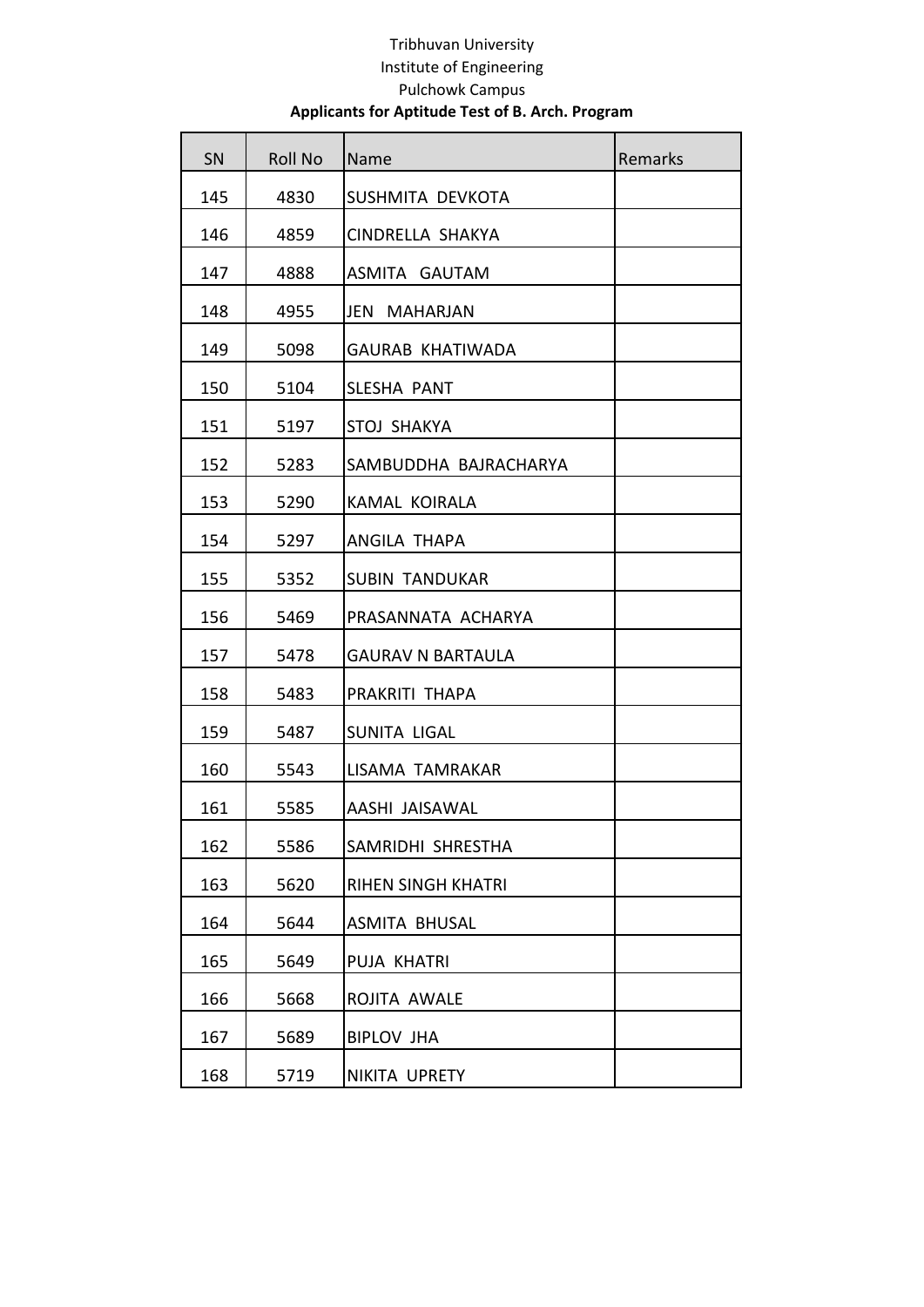| SN  | <b>Roll No</b> | Name                     | Remarks |
|-----|----------------|--------------------------|---------|
| 169 | 5742           | <b>NALISHA THAKURI</b>   |         |
| 170 | 5781           | <b>PUJAN GAUTAM</b>      |         |
| 171 | 5796           | <b>SUNUMA YENGDEN</b>    |         |
| 172 | 5804           | ASHMEERA DAHAL           |         |
| 173 | 5814           | MAN KUMARI PUN MAGAR     |         |
| 174 | 5874           | RAHUL CHAUDHARY          |         |
| 175 | 5903           | RAKSHYA KANDEL           |         |
| 176 | 5911           | AAISHMA SHARMA           |         |
| 177 | 5940           | saurav sah               |         |
| 178 | 5965           | <b>BINISHA SHAHI</b>     |         |
| 179 | 5976           | POORNIMA MOOL            |         |
| 180 | 6021           | <b>ABHISHEK MAHARJAN</b> |         |
| 181 | 6132           | RICHA POKHREL            |         |
| 182 | 6149           | PRAKRITI BHATTARAI       |         |
| 183 | 6167           | SANJAY KUMAR SAH         |         |
| 184 | 6220           | <b>GAGAN ACHARYA</b>     |         |
| 185 | 6239           | RINKY JHA                |         |
| 186 | 6294           | SAMIKSHA PAUDEL          |         |
| 187 | 6367           | <b>SUJAN MAHARJAN</b>    |         |
| 188 | 6387           | RUCHI MAHARA             |         |
| 189 | 6391           | DIKSHYA AGRAWAL          |         |
| 190 | 6562           | PRIYA JHA                |         |
| 191 | 6594           | MANITA ACHARYA           |         |
| 192 | 6672           | NIRMALA JOSHI            |         |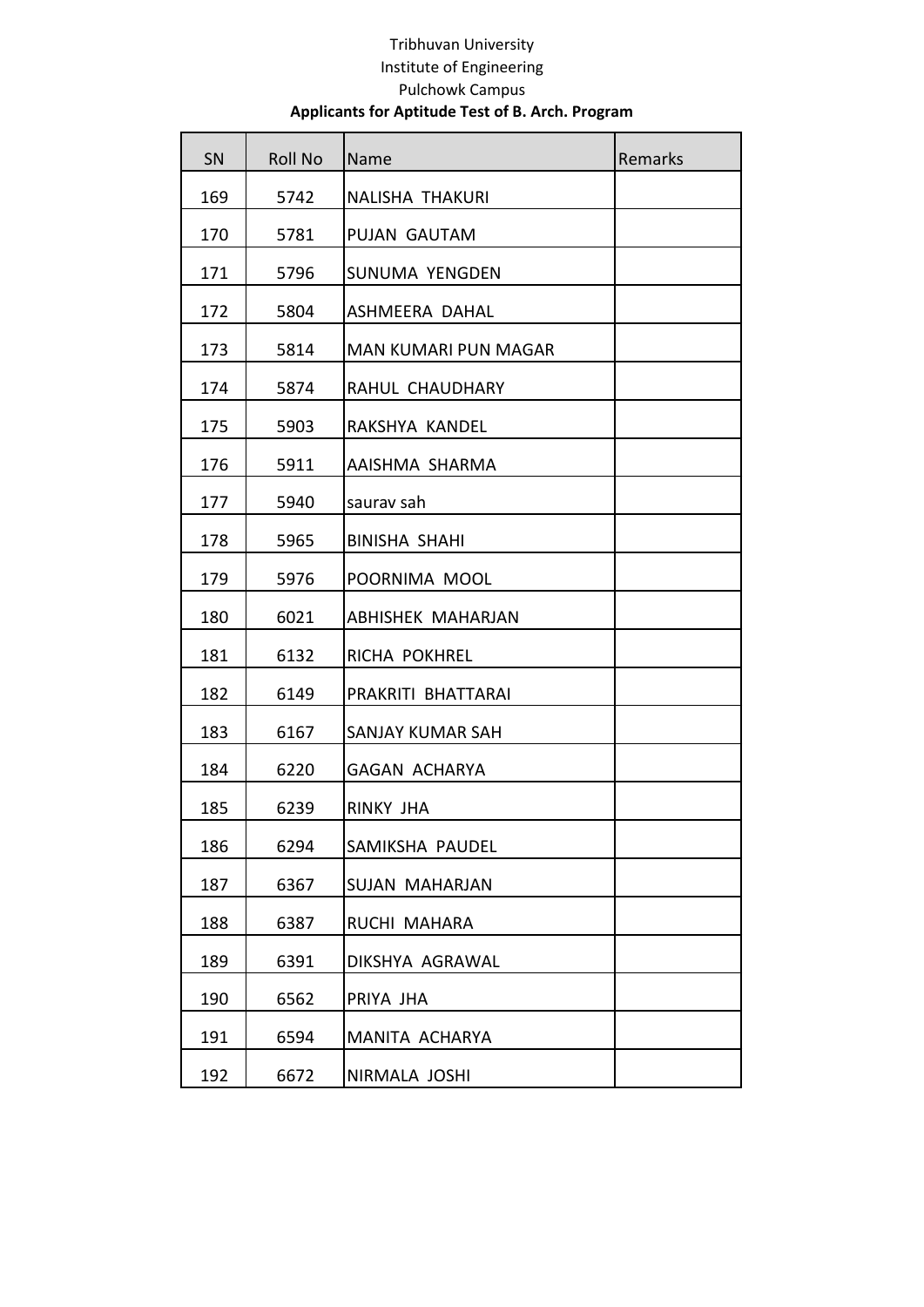| SN  | <b>Roll No</b> | Name                       | Remarks |
|-----|----------------|----------------------------|---------|
| 193 | 6673           | <b>SALINA TAMANG</b>       |         |
| 194 | 6719           | AAYUSHA CHAPAGAIN          |         |
| 195 | 6737           | SAMRAKSHAN THAPA           |         |
| 196 | 6897           | <b>SUJAN TAMANG</b>        |         |
| 197 | 7292           | SUBHAM PAUDEL              |         |
| 198 | 7361           | PRATIKCHHA BHANDARI        |         |
| 199 | 7415           | PAVEL PRAJAPATI            |         |
| 200 | 7418           | <b>SUSHANT ADHIKARI</b>    |         |
| 201 | 7532           | SANDIP THAPA CHHETRI       |         |
| 202 | 7682           | <b>BINESH GACHHADAR</b>    |         |
| 203 | 7688           | RAJ BASNET                 |         |
| 204 | 7691           | <b>BIBEK KUMAR JAYSWAL</b> |         |
| 205 | 7774           | PALISTHA MANANDHAR         |         |
| 206 | 7792           | SANAM MAHARJAN             |         |
| 207 | 8002           | SHRUTI KUSHWAHA            |         |
| 208 | 8042           | SONAL AGRAWAL              |         |
| 209 | 8085           | PRAKRITI ADHIKARI          |         |
| 210 | 8091           | SAROJ SAHANI               |         |
| 211 | 8097           | PRAWAL KESHAR KHATRI       |         |
| 212 | 8293           | SHRIJANA CHAULAGAIN        |         |
| 213 | 8305           | SEKIYA SHAKYA              |         |
| 214 | 8312           | <b>BARSAT GYAWALI</b>      |         |
| 215 | 8320           | LILA DHAR KOIRALA          |         |
| 216 | 8330           | <b>DENNIS SHRESTHA</b>     |         |